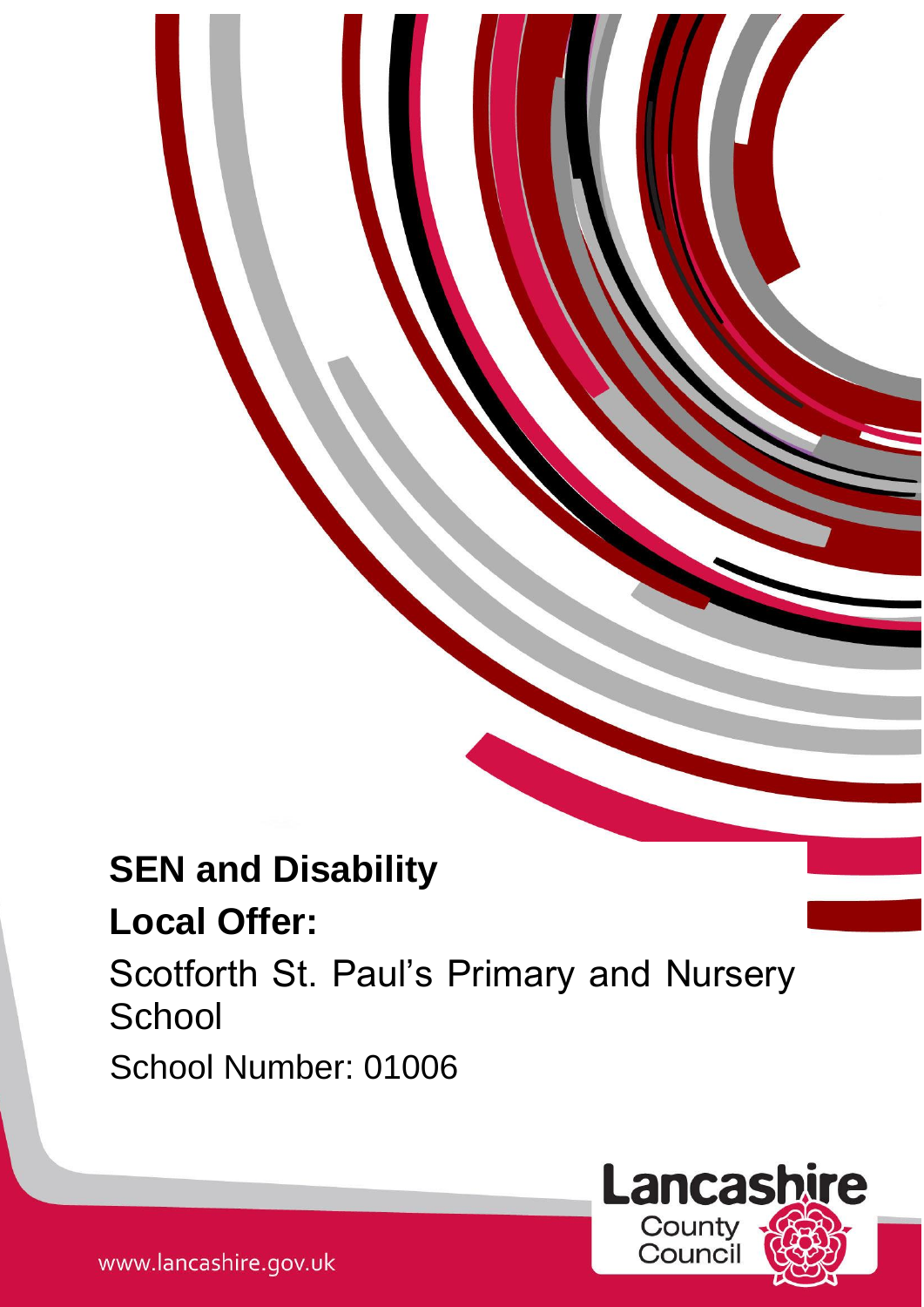# **School Information**

| School name and<br>address                                                                                | Scotforth St.<br>Paul's CE Primary<br>and Nursery<br>Scotforth Rd,<br>Lancaster,<br>LA14SE |                                                                                                                            | Telephone<br>Number                 | 01524 65379    |
|-----------------------------------------------------------------------------------------------------------|--------------------------------------------------------------------------------------------|----------------------------------------------------------------------------------------------------------------------------|-------------------------------------|----------------|
| Website address                                                                                           |                                                                                            |                                                                                                                            | www.scotforth-st-pauls.lancs.sch.uk | Age range 3-11 |
| Does the school<br>specialise in<br>meeting the<br>needs of children<br>with a particular<br>type of SEN? | N <sub>o</sub>                                                                             | Name and contact details of school's SenCo:<br><b>Alison Aylott</b><br>head@scotforth-st-pauls.lancs.sch.uk<br>01524 65379 |                                     |                |

# **Accessibility and Inclusion**

How accessible is the school environment? Is the building fully wheelchair accessible? Do you have accessible parking spaces? Have there been improvements in the auditory and visual environment? Are there accessible changing/toilet facilities? How do you improve access to the setting?

-How accessible is your information? - including displays, policies and procedures etc. Do you have information available in different font sizes, audio information, Braille, other languages etc. How does the setting communicate with parents and families whose first language is not English? How is information made accessible to parents and families with additional needs?

-How accessible is the provision? How do you make use of resources such as symbols, pictures and sign graphics to support children's access to resources? Do you have furniture such as height adjustable tables or alternative ways of presenting activities so that children can access them?

-Do you have specialised equipment (e.g. ancillary aids or assistive technology?) What the school provides

The school is built on a steeply sloping site. There is a mix of 1 and 2 storey buildings. KS1 is accessible to those who use a range of mobility equipment. The hall is accessible through external doors onto the yard. A steep ramp connects the two playgrounds and allows access to part of the KS2 building only. Access from the ramp through the SEN room leads to a lift shaft (that in the future could give access to the library and upstairs classrooms.)

There is an accessible parking space for the public and disabled persons.

A spacious disabled toilet is available with a shower if required.

Furniture is of age appropriate height for the age of children being taught in each classroom.

The school has a range of ICT programmes for pupils with a range of SEN in addition to headphones, computers and an interactive whiteboard in every classroom.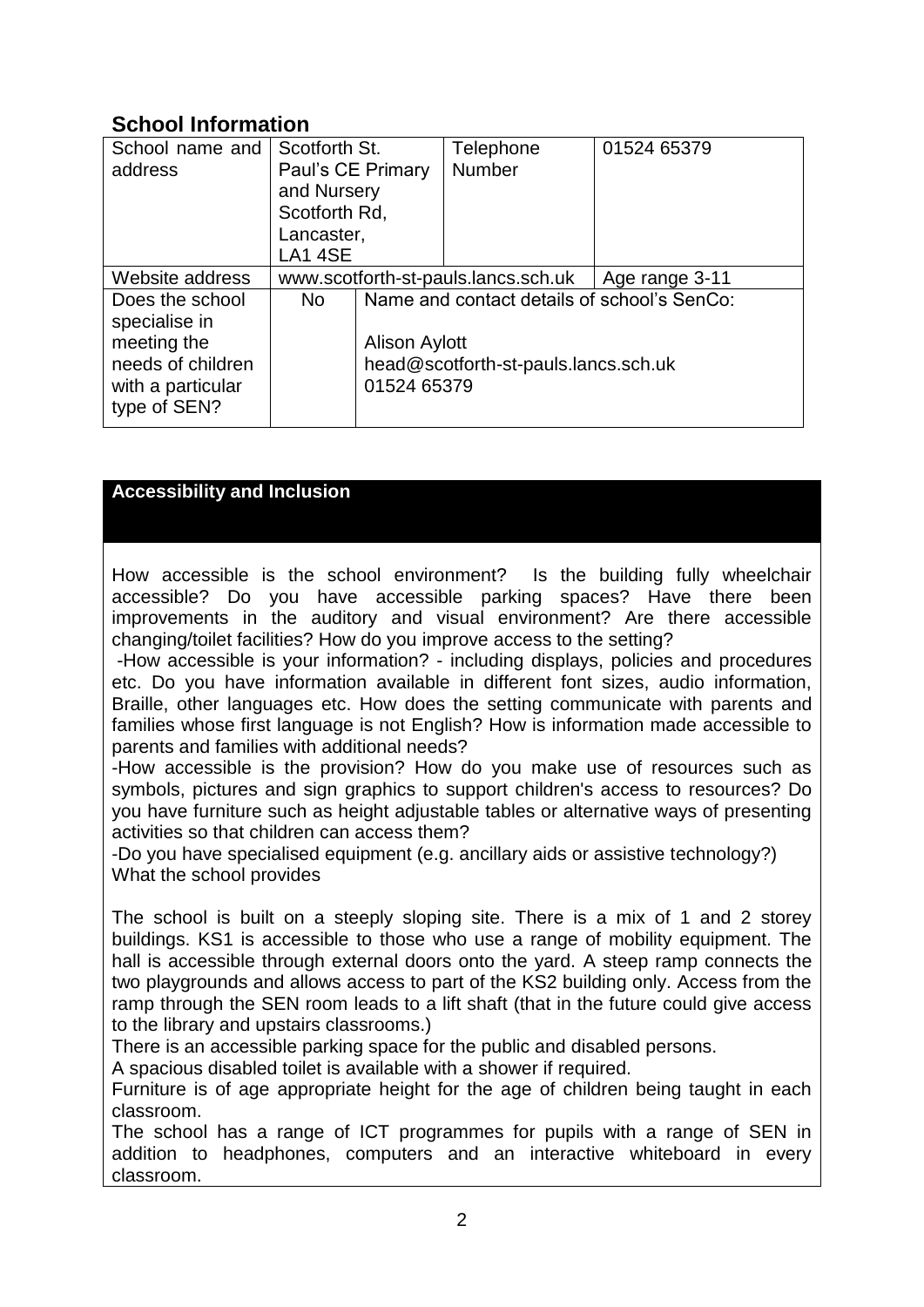Specialist equipment including visual aids are loaned from the VI team. School has all required policies and guidance in place. These are based closely on Local Authority model policies and guidance modified to account for individual school circumstances. These can be accessed from the school website or from the school office. For parents whose first language is not English the school will seek to provide an interpreter to attend meetings. School aims to ensure that all communications in written format are clear and concise, but will inform parents, carers and families verbally where appropriate.

### **Teaching and Learning**

What arrangements do you have to identify and assess children with SEN? What additional support can be provided in the classroom? What provision do you offer to facilitate access to the curriculum and to develop independent learning? (This may include support from external agencies and equipment/facilities)

What SEN and disability and awareness training is available to all staff?

What staff specialisms/expertise in SEN and disability do you have?

What ongoing support and development is in place for staff supporting children and young people with SEN?

What arrangements are made for reasonable adjustments and support to the child during tests and SATs?

How well does your SEN provision map illustrate the range and level of support for individual pupils or groups with similar needs and the resources allocated to meet those needs?

# **What the school provides**

Early identification of SEN is essential. Intervention is initially provided through a whole school approach to assessment and evaluation of progress. Class teachers fill in a concern sheets to show children's strengths and areas of concern.

Parents are supported to fill in DLA forms and encouraged to support the CAF/TAF process.

The school is proactive in seeking the views of parents at the earliest opportunity to discuss concerns and enlist their active help and participation in working together to meet their child's needs.

Teaching assistant support is deployed according to children's needs, for example, where one to one support may be required for a child with a physical disability or where there are a number of children requiring specific interventions.

Training is provided as required for individual teaching assistants as well as all teachers and teaching assistants. There is a team approach to SEN where staff are mutually supportive.

First aid training is provided as well as training for specific medical needs as required e.g. Epipen, manual handling.

Class teachers assess and monitor children's progress with the SENCO and enlist the help of outside agencies as required. Children's interventions are detailed on an ILP (Individual Learning Plan) which is evaluated at least termly**.**

External support for children and staff is provided by specialist teachers from Inclusion Solutions/Hi/VI/SALT/PD teams for a range of needs including speech and language, emotional, social and behavioural needs. This enables the school to be as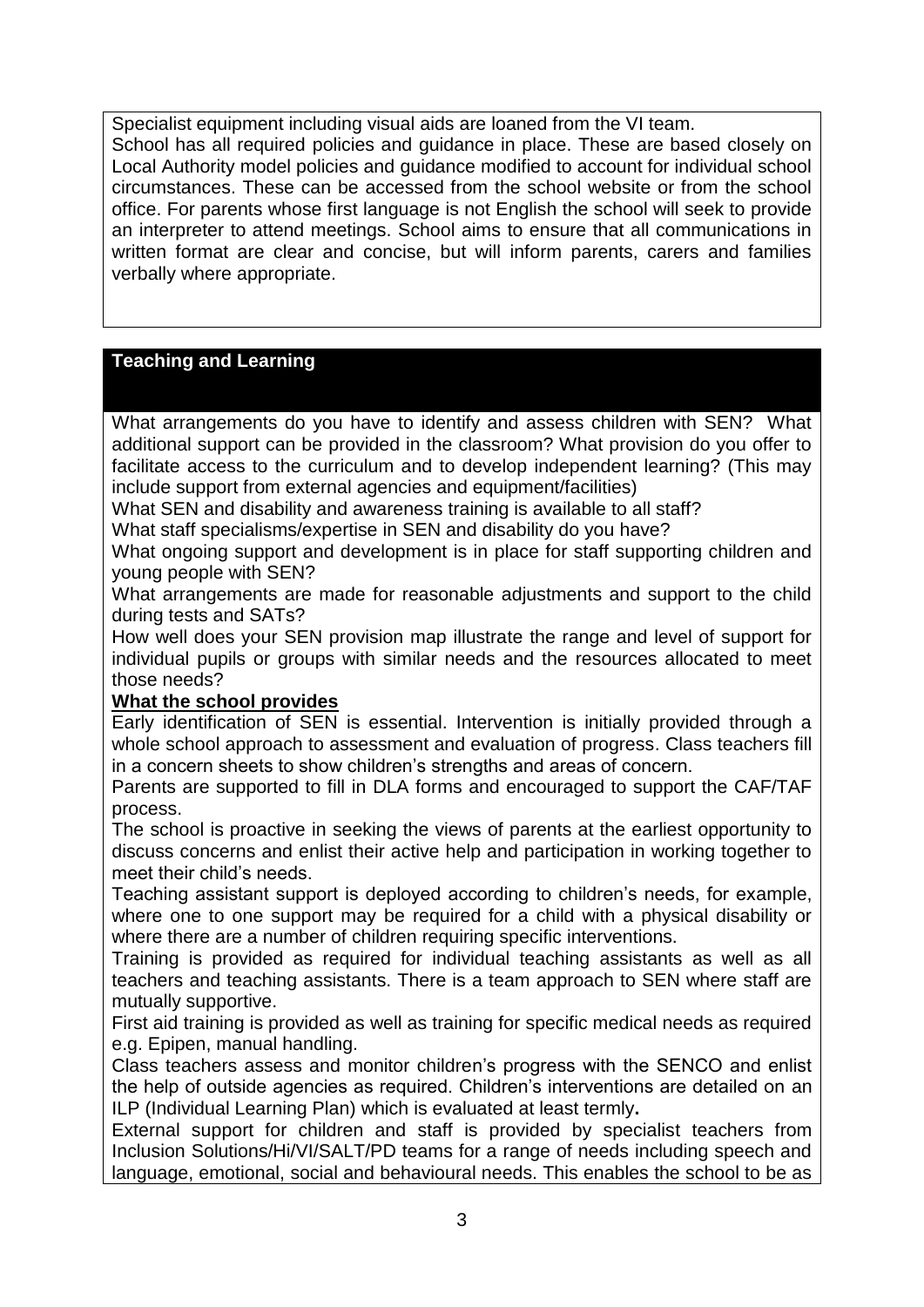inclusive as possible and use appropriate strategies informed by specialist input and assessment to accurately meet the needs of children and ensure they develop as independent learners. Specialist teachers play a key part in the evaluation of strategies and next steps when appropriate.

In addition to support from the school nurse, the school has convened meetings with medical professionals and parents e.g. clinical psychologists, hospital doctors, school doctor to plan how best to meet the needs of children with complex medical conditions. Equipment, including specialist equipment for children with a visual impairment is provided either through the school's resources or, when high cost, through the Local Authority e.g. computer monitor/magnifier etc.

Reasonable adjustments are made for children during tests and SATs. Extra time is provided as per the regulations as well as applications made for special consideration as appropriate. SEN children may take the tests in a quiet room away from the classroom to aid concentration and where rest breaks can be given. Readers and scribes are provided for dyslexic children in line with classroom practice.

# **Reviewing and Evaluating Outcomes**

What arrangements are in place for review meetings for children with Statements or Education, Health and Care (EHC) Plans?

What arrangements are in place for children with other SEN support needs? How do you assess and evaluate the effectiveness of the provision you make for

children and young people with SEN and Disability?

# **What the school provides**

Parents and all professionals involved with meeting the needs of a child with an EHCP contribute to Annual Reviews and receive copies of all reports and paperwork. The child is invited to join the meeting and share their views.

Outcomes of intervention are evaluated and reviewed at least termly.

Provision maps and next steps are shared with the SENCO and Headteacher.

The effectiveness of provision is evaluated through measuring the impact of intervention on pupil progress.

Children with SEN and or a Disability are highlighted on tracking information.

Additional meetings may be held with parents and external agencies through the year as required.

All parents of children with an ILP are invited into school termly.

# **Keeping Children Safe**

How and when will risk assessments be done? Who will carry out risk assessments? What handover arrangements will be made at the start and end of the school day? Do you have parking areas for pick up and drop offs? What arrangements will be made to supervise a child during breaks and lunchtimes?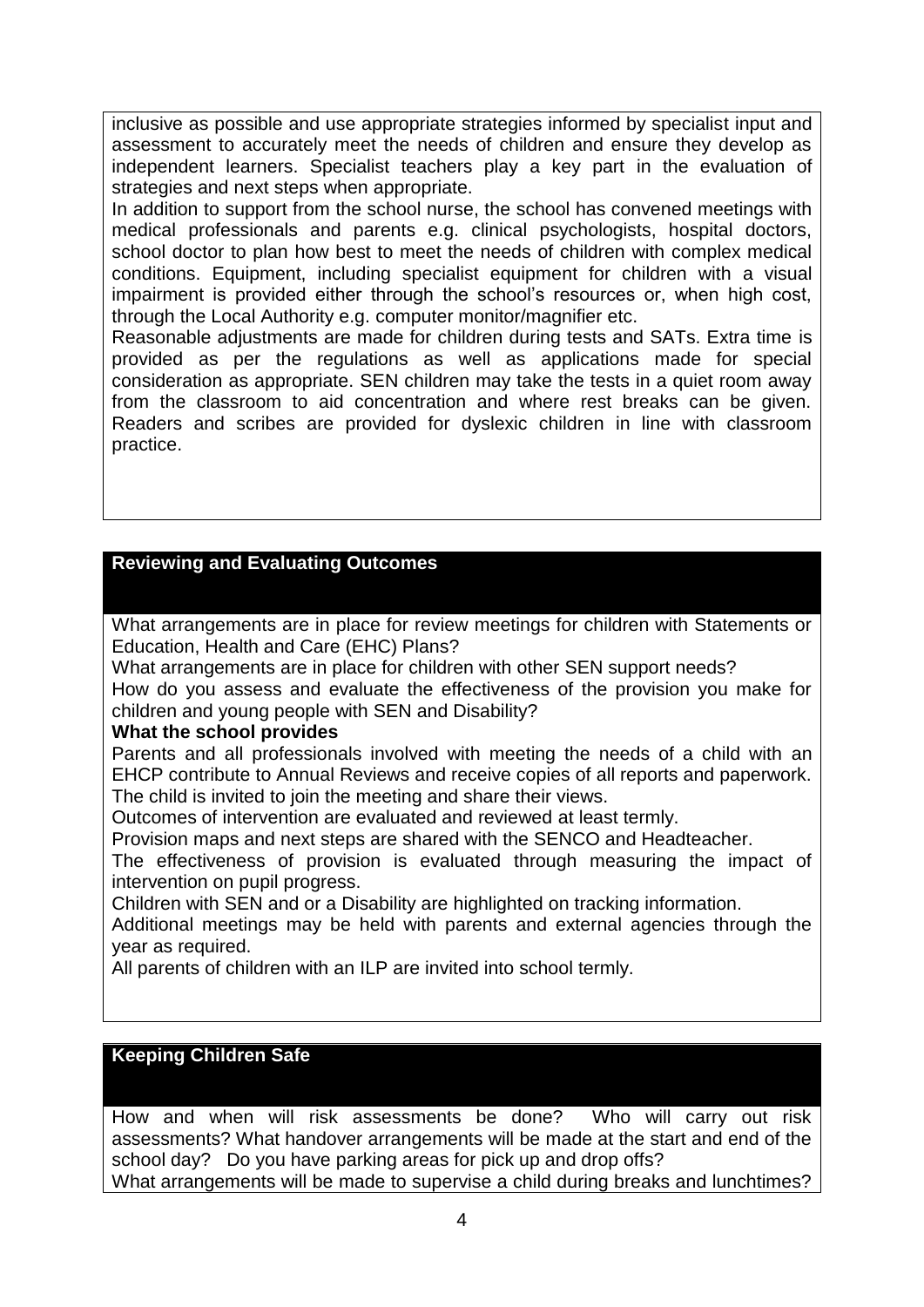How do you ensure a child stays safe outside the classroom? (e.g. during PE lessons, school trips)

Where can parents find details of policies on anti-bullying?

## **What the school provides**

General risk assessments are carried out by the headteacher.

Risk assessments for children starting school with SEN are carried out prior to them starting school. A meeting is held between the school, parents and early years/current school setting to inform this assessment.

Risk assessments relating to an individual child's needs may be carried out by external agencies e.g. the use of an electric wheelchair or mobility aids. In these cases, a detailed audit of the school will be carried out by a specialist e.g. physiotherapist, occupational therapist, specialist teacher.

There is an 'open door' policy at the beginning and end of the school day. Parents may speak to the learning mentor from 8.45am with the school day beginning at 8:55am. This facilitates effective handover time from family to school. At the end of the day, the teacher or teaching assistant is available to handover from school back to family. When appropriate, a handover notebook is provided e.g. in the case child requiring medication for a medical condition.

All children are supervised out of the school building and to parents/carers by their class teacher and teaching assistants in line with safeguarding procedures.

There is a disabled parking space situated on the staff car park with level access to the office/school building.

Supervision at break time is provided by a teacher and teaching assistants. When required, one to one support is provided at break time for those children who require it e.g. children with a physical disability or those who find relationships with their peers challenging**.** At lunchtime, welfare staff, together with teaching assistants provide supervision together with senior staff.

All school visits are risk assessed and some processed through the "evolve" system. Risk assessments are attached to forms, checked by the educational visits coordinator and delivered by group leaders/responsible staff. A trained first aider accompanies every educational visit.

The school policy on safeguarding is very clear. It is inclusive and comprehensive and specifies additional requirements for SEN children.

The school's anti-bullying policy is available on the school website and paper copies are available on request.

# **Health (including Emotional Health and Wellbeing)**

How do you manage safe keeping and administration of medication?

How do you work with a family to draw up a care plan and ensure that all relevant staff are aware of the plan?

What would the school do in the case of a medical emergency?

How do you ensure that staff are trained/qualified to deal with a child's particular needs?

Which health or therapy services can children access on school premises? **What the school provides**

Medication is routinely administered by the Headteacher, Deputy Headteacher or School Business Manager but in emergencies may be administered by other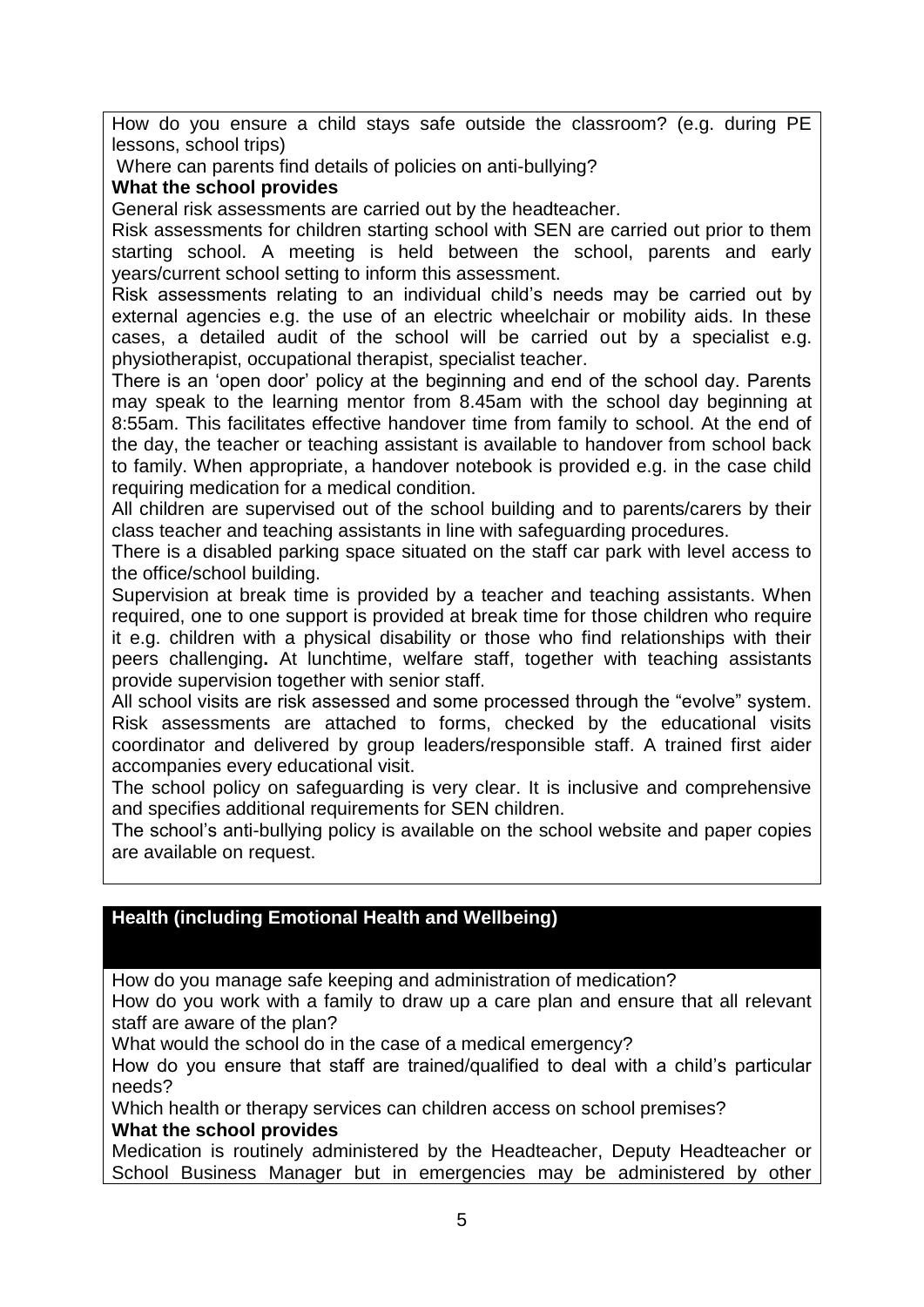members of staff.  $\Box$ 

All medication is kept under lock and key in the school office unless it requires refrigeration in which case it is stored in the staffroom refrigerator.

For the safety of all children, children may not carry medicines in school (inhalers are kept in children's drawers).

Medication is clearly labelled with the child's name. Names are checked carefully and instructions read before a record of any administration is completed.

Instructions for administration are kept with the medicine or Care Plan**.** 

A Care Plan is drawn up in conjunction with parents and medical professionals. A meeting is called in school when the plan is agreed and signed by responsible staff. The Headteacher agrees all Care Plans personally. Care Plans are held by class teachers and copies are available in the staff room and heads office and reviewed by the school nurse at least annually unless circumstances change.

All staff are briefed about children with medical needs. Additional training for staff or first aiders may be given by the school nurse or specialist nurse practitioners.

In the event of a medical emergency, the member of staff is instructed to make an initial assessment and send for a first aider. The first aider will make the decision regarding treatment on the spot or whether to call for an ambulance.

The Headteacher is contacted immediately. In the event of a serious incident, an ambulance is called immediately along with the emergency contact adult.

The school does not have any health or therapist in residence. Any service can make an appointment to visit a child in school, with parental permission and subject to the school safeguarding protocols.

There are regular visits from the school nurse, speech and language service, educational psychology service and a CAMHS worker.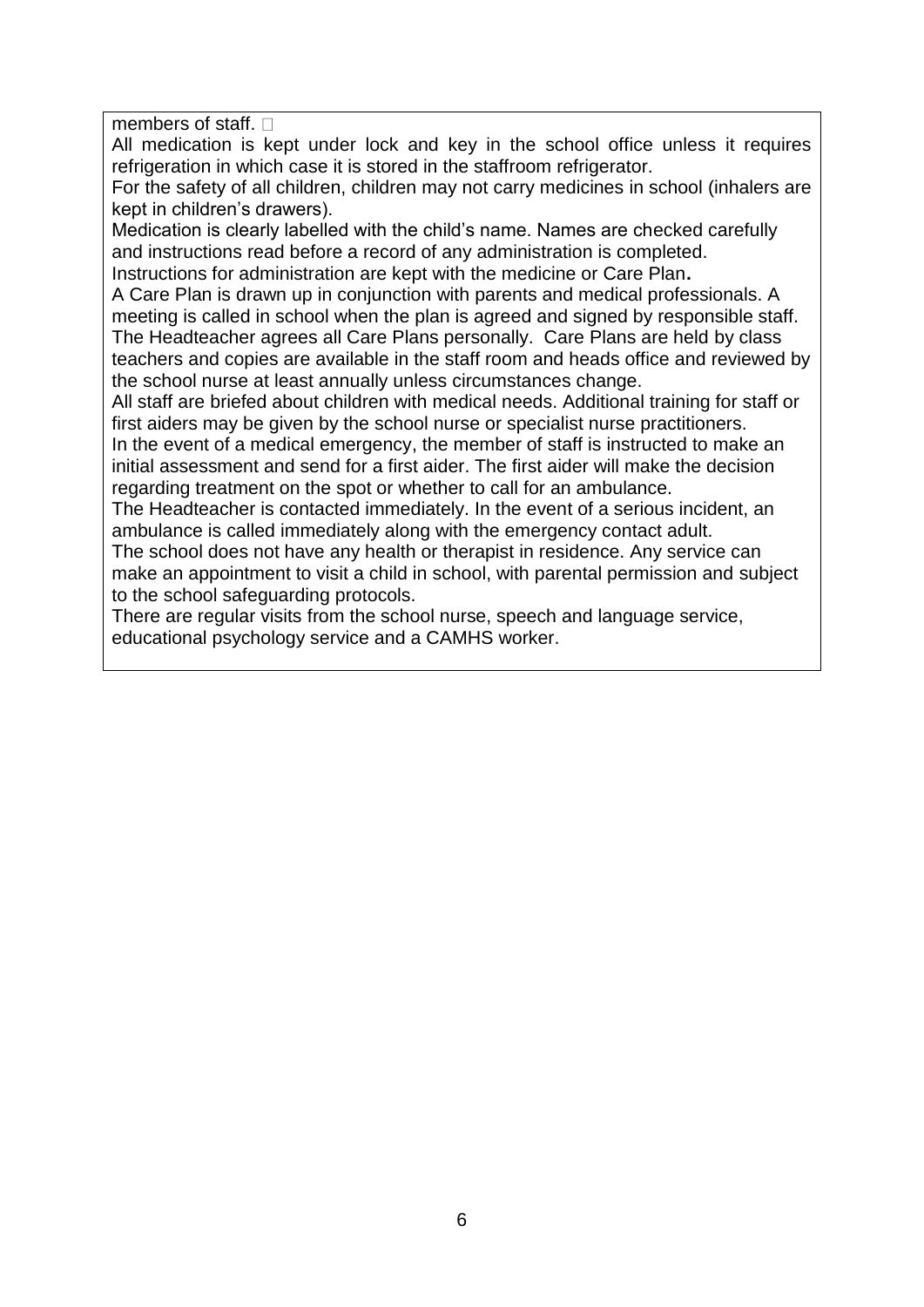#### **Communication with Parents**

How do you ensure that parents know "who's who" and who they can contact if they have concerns about their child/young person?

How do parents communicate with key staff (e.g. do they have to make an appointment to meet with staff or do you have an Open-Door policy?

How do you keep parents updated with their child/young person's progress?

How can parents give feedback to the school?

#### **What the school provides**

A full staffing structure is available in the school prospectus which is available on the school website. All staff and governors have their photographs on display by the school office.

Parents and carers are welcome into school. Parents can have direct daily contact with staff. The headteacher and learning mentor stands at the school gate every morning and is available to speak to parents then. Appointments are made for specific meetings; however, if a parent arrives unannounced we do our best to accommodate them. Staff are always proactive and will seek meetings with parents if there are specific concerns at any given time or if they have noticed any changes in a child's work or behaviour.

There are parents' evenings in the autumn and spring terms to discuss children's progress. An "open classroom" is offered following receipt of end of year reports where parents can speak to their child's current or next year's class teacher. See also the section on teaching and learning above.

School seeks parents' views and feedback anecdotally through the school comments box and are signposted to the OFSTED parent view website.

The school holds an open day for prospective parents in the autumn term as well as events relating to secondary school choices, curriculum information evenings and opportunities for parents to share class work in progress. There is a 'FOSSY' Parent's and Teachers Association and parents/carers and families are encouraged to actively support and participate.

A response form sent out with end of year reports offers parents the opportunity to feedback on their child's progress over the school year.

#### **Working Together**

What opportunities do you offer for children to have their say? e.g. school council What opportunities are there for parents to have their say about their child's education?

What opportunities are there for parents to get involved in the life of the school or become school governors?

How does the Governing Body involve other agencies in meeting the needs of pupils with SEN and supporting their families? (e.g. health, social care, voluntary groups) How do home/school contracts/agreements support children with SEN and their families?

#### **What the school provides**

A School Council, internet safety and Eco-Team provide opportunities for children to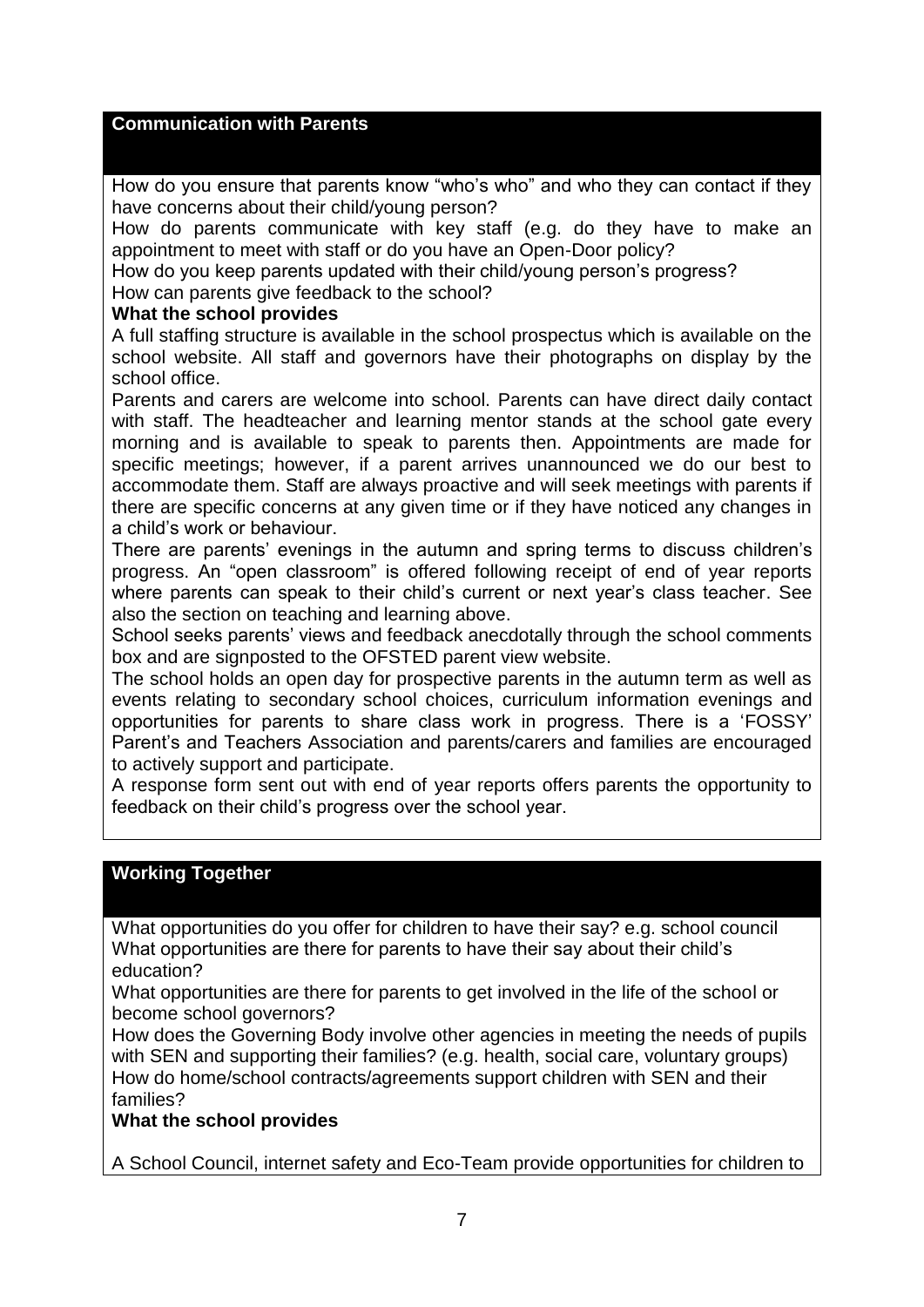contribute their own views and plan school events.

Children's views are sought on a range of aspects of school life e.g. curriculum discussions and worship.

Annual reviews invite parental comment regarding their child's education. There is a PTA and parents/carers and families are encouraged to actively support and participate.

Parents are members of the governing body through Diocesan and Ripley Trust appointments as well as through parent governor elections which are held when a vacancy arises.

The governing body is proactive in supporting the school in its work.

Home School Agreements support SEN children and their families in fundamental points.

# **What help and support is available for the family?**

Do you offer help with completing forms and paperwork? If yes, who normally provides this help and how would parents access this?

What information, advice and quidance can parents access through the school? Who normally provides this help and how would parents access this?

How does the school help parents with travel plans to get their child to and from school?

### **What the school provides**

Help with completing forms and paperwork is available from the Headteacher, SENCO or class teacher. This is offered as appropriate; sometimes it happens at parent's request.

The school is proactive in signposting parents to other agencies who can offer support e.g. Local Authority services such as Parent Partnership. Parents have been supported to fill in paperwork for DLA.

Signposting and referrals are usually made by the Headteacher, SENCO or Learning **Mentor** 

Children who may require a travel plan will have this arranged through the Local Authority with input from the school. The school will ensure there is a contact person for liaison with the transport at the beginning and end of the school day. The child will be taken to the vehicle by a teaching assistant.

# **Transition to Secondary School**

What support does the school offer around transition? (e.g. visits to the secondary school, buddying)

# **What the school provides**

Children transfer to a number of local secondary schools. The following provision is for all children:

A structured programme of transition provided by the year six teacher and teaching assistants during the summer term.

Visits by the children to their receiving school. Visits to year six by secondary school staff.

Good relationships have been established with the local schools so that all year six